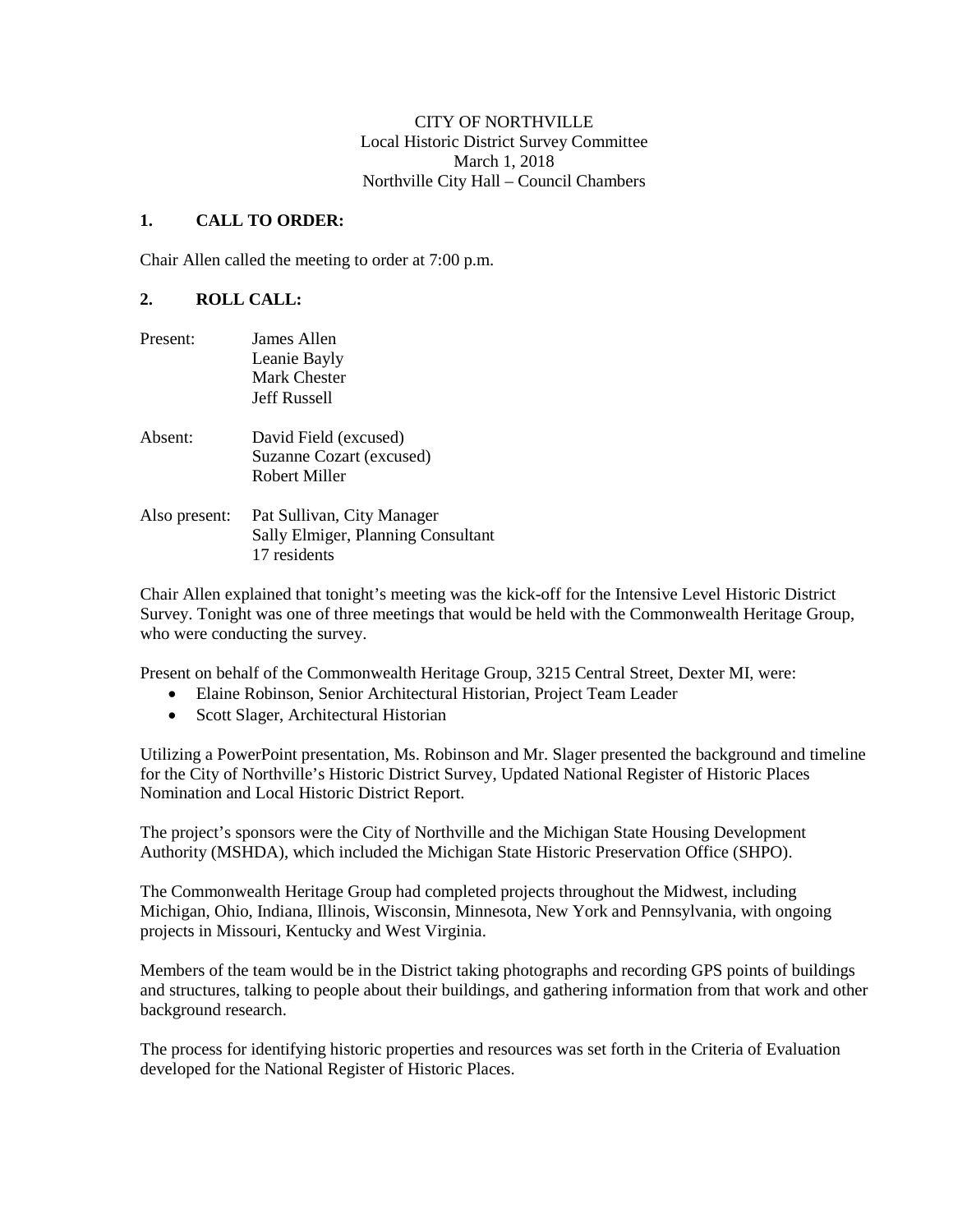In order for a resource to be historic it must:

- Be at least 50 years old.
- Retain integrity of location, design, setting, materials, workmanship, feeling and association.
- Meet one or more of the National Register Criterion of Evaluation:
	- A. Association with events or broad patterns of history.
	- B. Association with a significant person.
	- C. Architecture or design or traditional building type or works of a master.
	- D. Potential to yield information (archeological criteria).

In Northville, the first survey was done in 1972, two years after state enabling legislation passed. That early survey discussed 61 of over 300 designated buildings, and was only 13 pages long, with two pages of text. No context or period of significance was established.

The most recent survey was completed in 2003-2007. That survey:

- Addressed the illegal use of the 200-foot beyond the boundary description in the earlier survey.
- Did not include any additional building descriptions, photography, or historic contexts.
- Updated the City Ordinance to the new boundary.

A new survey was needed in order to:

- Update the Local Historic District Report in order to include features that would make it easier for the Historic District Commission and city planners to use. Updated features would include photographs of all properties, a list of contributing/non-contributing buildings, and more information on why something was historic, so that better decisions could be made during the review process.
- Update the National Register of Historic Places Nomination.
- Provide inventory forms for each property, with copies available for city planning. Information on each property would be especially valuable for the Historic District Commission. Basic information would eventually become part of the State Historic Preservation Office database.

The 2018 Intensive Level Survey would:

- Require photographs of every building/cultural resource within the current district boundaries.
- Require background research on the history of each of the surveyed properties.
- Result in a determination of Contributing and Non-Contributing for every property.
- Provide a completed inventory form for each resource.

The 2018 Intensive Level Survey also would provide context/thematic development for the Historic District. A resource might be historic if it had significance during community development, development of commerce, recreational history, development of arts and entertainment, religious, educational or governmental significance, historically significant cemeteries and burial sites, etc.

The Updated Local Historic District Report would:

- Be in compliance with updated enabling legislation (PA 169 of 1970, as amended).
- Establish if there were buildings that had gained significance since the original survey was completed.
- Determine if the boundary remained appropriate or should be altered to include the highest percentage of contributing resources.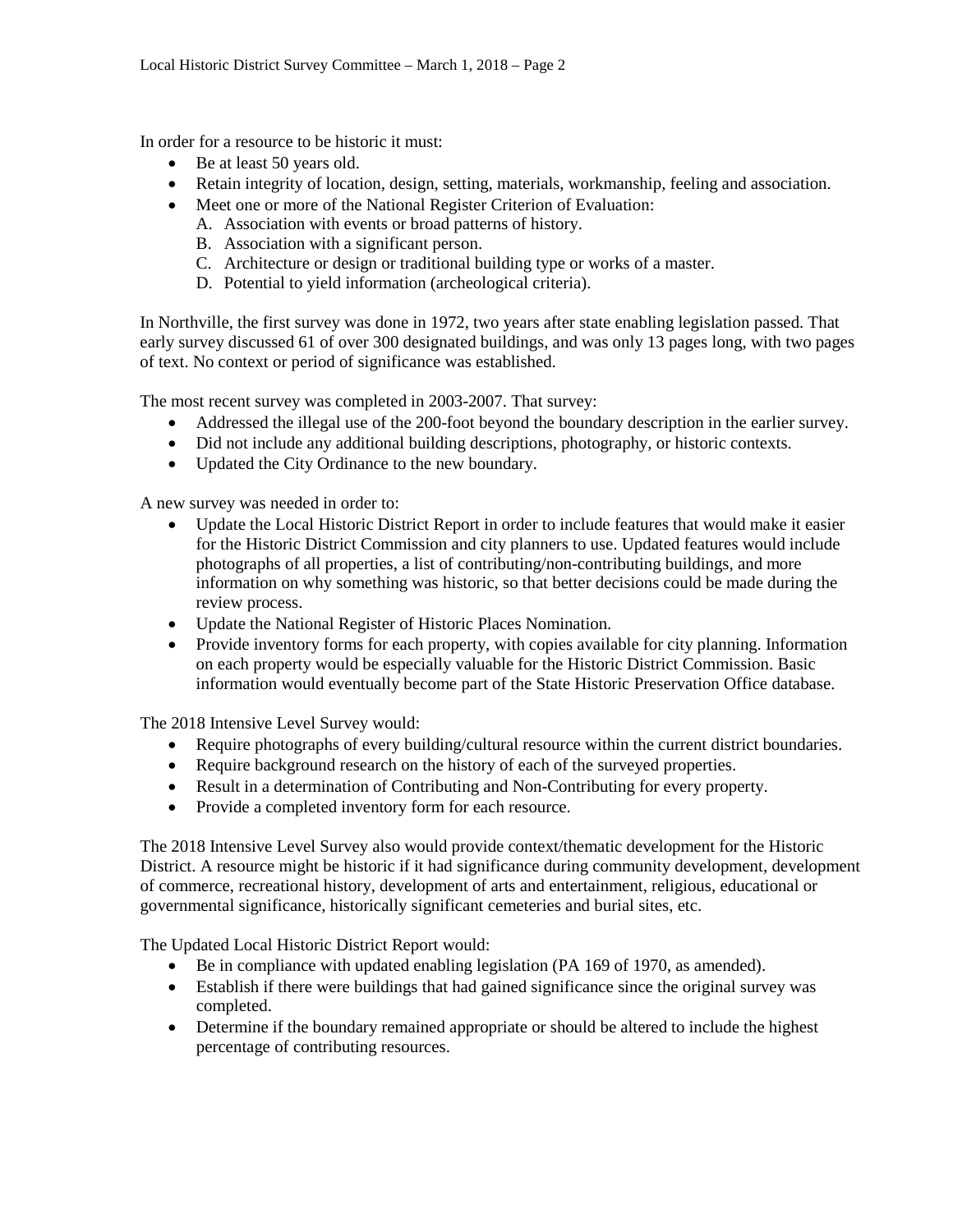The Updated National Register of Historic Places would:

- Be compliant with current standards for nominations.
- Include contributing and non-contributing status for each property.
- Provide and justify the period of significance for the district.
- Describe and provide historic background on all properties.
- Provide and justify the district boundary.

The project timeline was very tight:

- The contract was signed in January, and must be completed by September 2018. This timeline was determined by the terms of the grant for this project.
- A series of meetings would be scheduled.
- Photographs would be taken as soon as possible, but could not be taken in snow.
- At the end of this project Northville would have a Local Report and a National Register nomination. The nomination would be presented to the State Historic Review Board, and the materials would be presented to City Council.

What did designation in a Local District or in the National Register mean to property owners and the local community?

- Knowing where the historic resources were and why they were important meant than future city planning could be done with this information, resulting in better plans.
- Projects done with federal funding, licensing or permits, required identification of National Register Properties. By having the completed district in place, city planning could begin with those resources in mind.

## Why designation?

For local historic districts:

- Local designation was the strongest protection for historic resources.
- Certificates of Approval were required for work on the exterior of buildings.
- Reviews would be done by the local Historic District Commission, which was appointed by the mayor.
- Appeals could be made to the State Historic Preservation Review Board.
- Designation could result in higher property values.

Regarding National Register Historic Districts:

- There were no restrictions to what could be done to a historic resource on the national level; all restrictions were local. This included painting, siding, demolition, etc.
- No one would be required to open the building for tours or other sightseeing opportunities beyond when a commercial building was normally open for business.
- There was an opportunity to get Federal Tax Credits if a building was restored following Secretary of the Interior Standards and by working closely with the State Historic Preservation Office. The federal credit was up to 20% of the rehabilitation project cost for income producing properties only.
- Possible reinstatement of Michigan Historic Tax Credit.

Local and National Register Historic Districts:

• Cultural Heritage Tourism. People who were seeking an educational experience when they traveled sought out historic places to visit, and tended to stay longer, and spend more money.